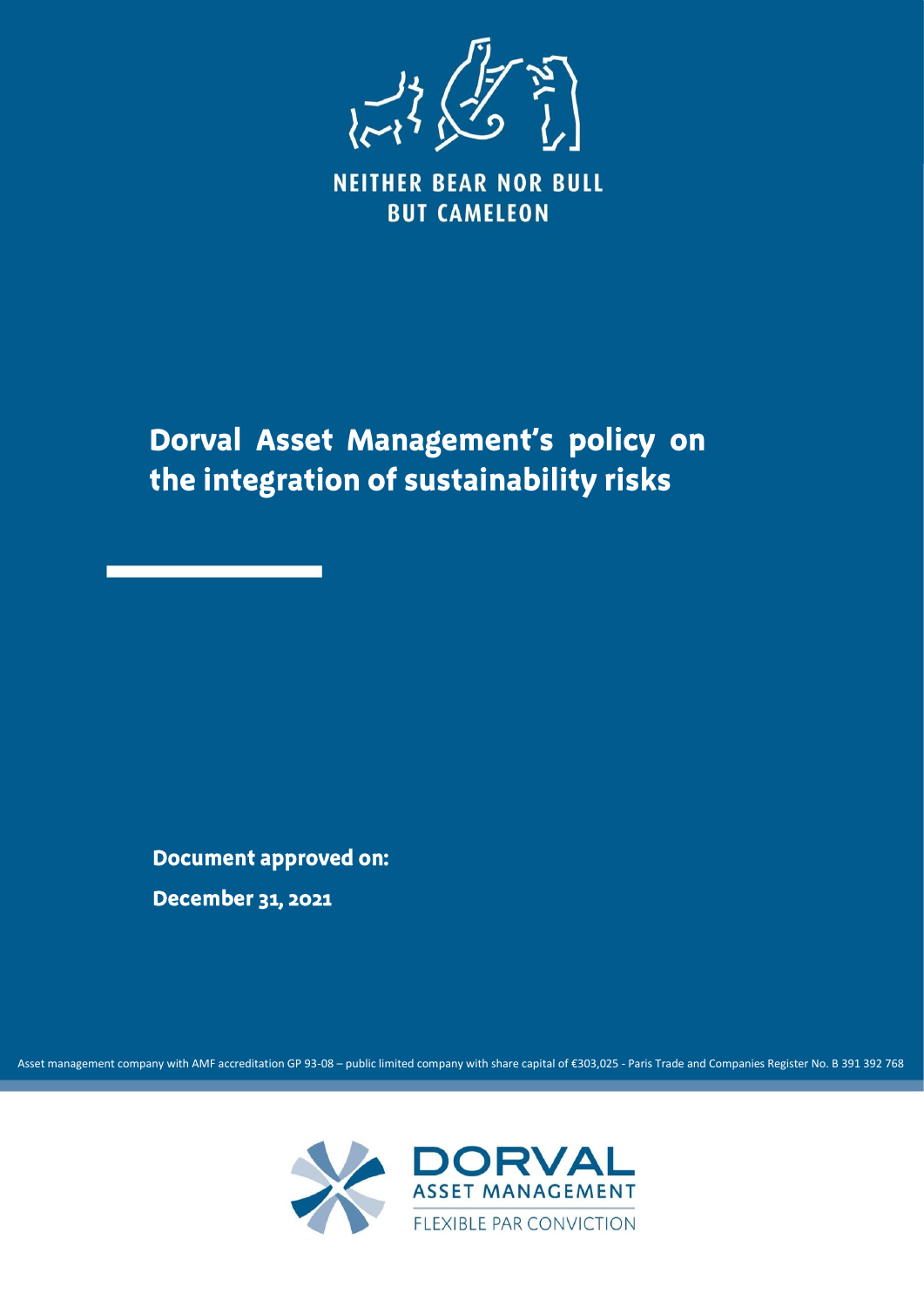# **Dorval Asset Management's policy on the integration of sustainability risks**



Dorval Asset Management's Socially Responsible Investment policy (SRI) is an integral part of our fiduciary responsibility approach, as our role as a responsible investor holds us to the highest standards with our clients and partners, as well as with the companies that we invest in.

This approach is based on (i) our shareholder engagement policy, (ii) our exclusion policy, (iii) our controversy management policy and (iv) the embedding of Environmental, Social and Governance (ESG) criteria at the very heart of our full range of investment management processes.

Socially responsible investment and the integration of ESG criteria in asset management have become increasingly crucial over the past ten years. Implementation of the Paris Agreement on the climate in 2015 and the United Nations' sustainable development goals for 2030 set the initial framework. In 2019, the European Commission's action plan for financing sustainable growth set out the aims of clarifying fiduciary duty and enhancing transparency on both the risks and opportunities in sustainable investment.

Regulation (EU) 2019/2088 on sustainability‐related disclosures in the financial services sector (SFDR) defines sustainability risks as **"an environmental, social or governance event or condition that, if it occurs, could cause an actual or a potential material negative impact on the value of the investment".**

Dorval Asset Management, a subsidiary of Natixis Investment Managers, is committed to promoting responsible investment and in this document presents its policy for integrating sustainability risks with a view to promoting transparency and supporting a long-term approach to managing its clients' investments.

The aim of this policy is thus to outline how sustainability risks – regardless of their extent, and whether they are actual or potential – are incorporated into our decision-making processes at Dorval Asset Management. It sets out aspects of organization, risk management and governance for these processes as a whole.

This document outlines Dorval Asset Management's policy on the integration of **sustainability risks.**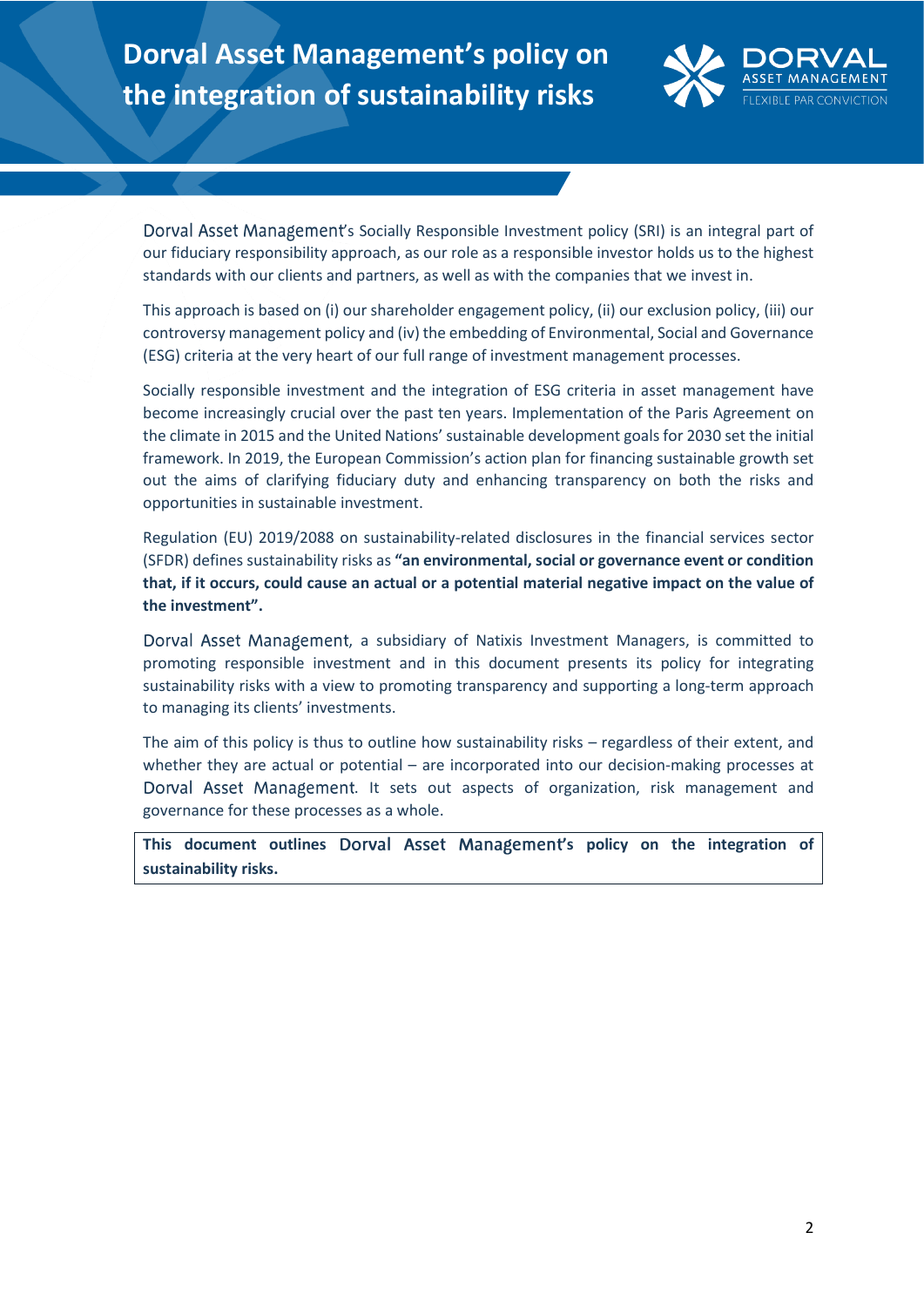

### **Contents**

#### L. **Introduction**

Dorval Asset Management's Socially Responsible Investment policy (SRI) embodies its resolute pledges to promote responsible investment across all our operations, in accordance with French and international regulation.

As part of our non-financial analysis, Dorval Asset Management singles out the challenges that could lead to a substantial risk – or opportunity – for the performances of companies in our portfolios' investment universe. We integrate sustainability risks – as outlined in our ESG documentation – across several levels and by applying a range of programs:

- Our Responsible Investment approach.
- Our individual and collaborative shareholder engagement.
- Our exclusion and controversy management.
- Our remuneration policy.
- Our integration of climate-related matters.

The various documents covering these principles are available in the "Our ESG approach" section of Dorval Asset Management's website.

Our current approach as well as our commitments in this arena are a further continuation of Dorval Asset Management's existing practices.

Since 2004 and later in 2005 when Stéphane Furet created the Dorval Manageurs fund, Asset Management has adopted a "managers" selection process to take on board governance aspects in its investment policy, one of the key dimensions of the ESG trio (Environmental, Social, Governance). Our investment managers in charge of the Manageurs range firmly believe that a company's value depends on the manager-company duo, and their analysis of companies is therefore partly based on managers' contribution to their companies' growth. This detailed and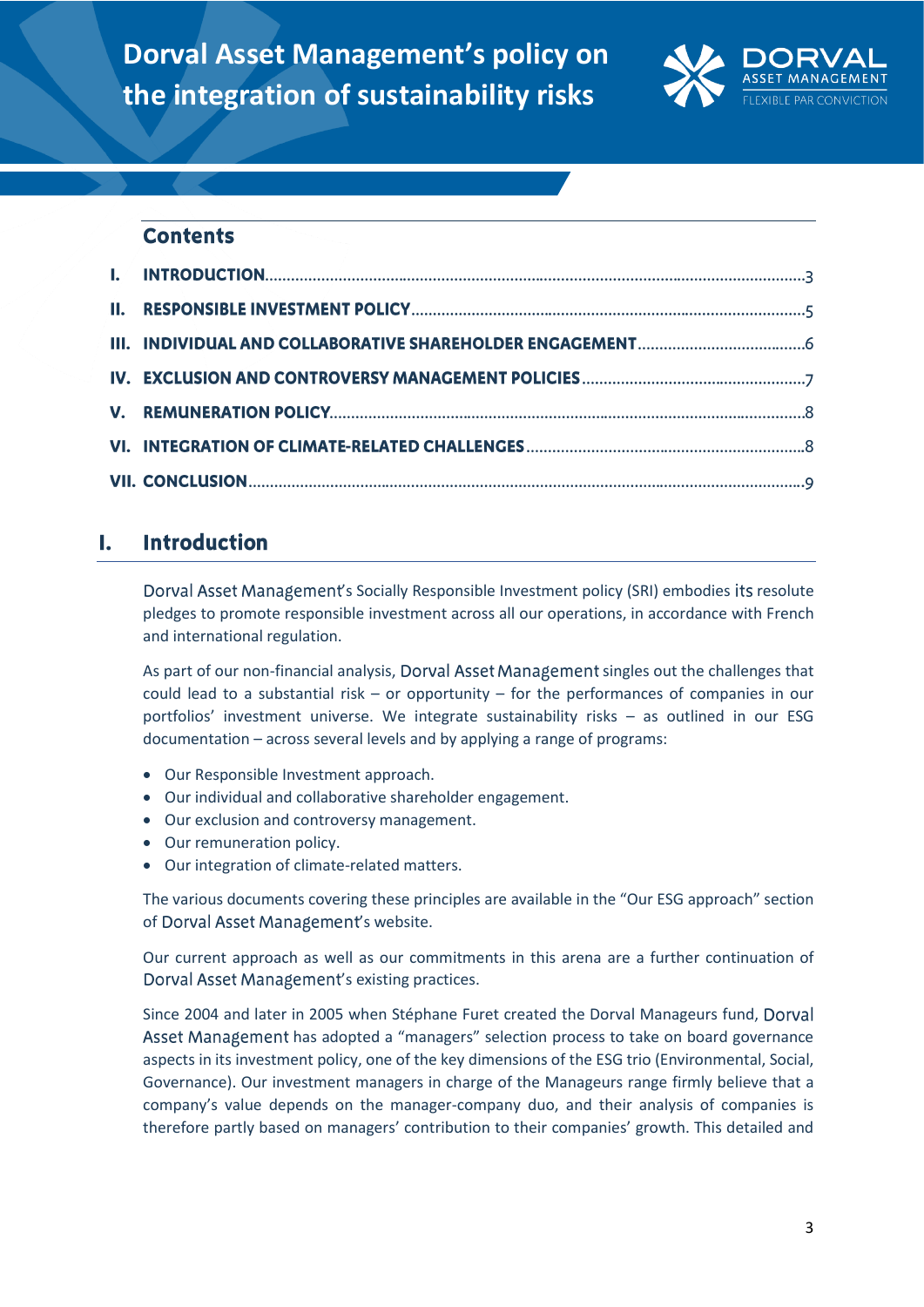

in-depth analysis draws on regular discussions with management at the companies Dorval Asset invests in, with  $700$  contacts per year<sup>1</sup>.

In 2016, when Jean-François Baralon was Chair of the Board of Directors, the company embarked on more comprehensive consideration of ESG aspects.

Up until 2019, Dorval Asset Management used input from providers Vigeo and ISS for its nonfinancial research, then in 2020, the company developed its own non-financial rating methodology **Drivers**<sup>2</sup> drawing on a new partnership with MSCI, replacing Vigeo for external ESG research.



In 2020, Dorval Asset Management further enhanced its responsible investment role with clients, partners and the companies it invests in, and this fresh commitment involved a program to achieve accreditations for all open-ended funds with the French state-awarded SRI label. Dorval Asset Management also takes part in influential sustainable finance market bodies.

In 2021, Dorval Asset Management pursued its commitment to bringing value to your values:

• All the company's open-ended funds are classified article 8 under European Sustainable Finance Disclosure Regulation (SFDR).

<sup>&</sup>lt;sup>1</sup> Approximately 500 in 2021 due to the Covid pandemic and a decreased number of possible meetings

<sup>2</sup> **Drivers**: Dorval Responsible InVestment, EnviRonmental and Sustainable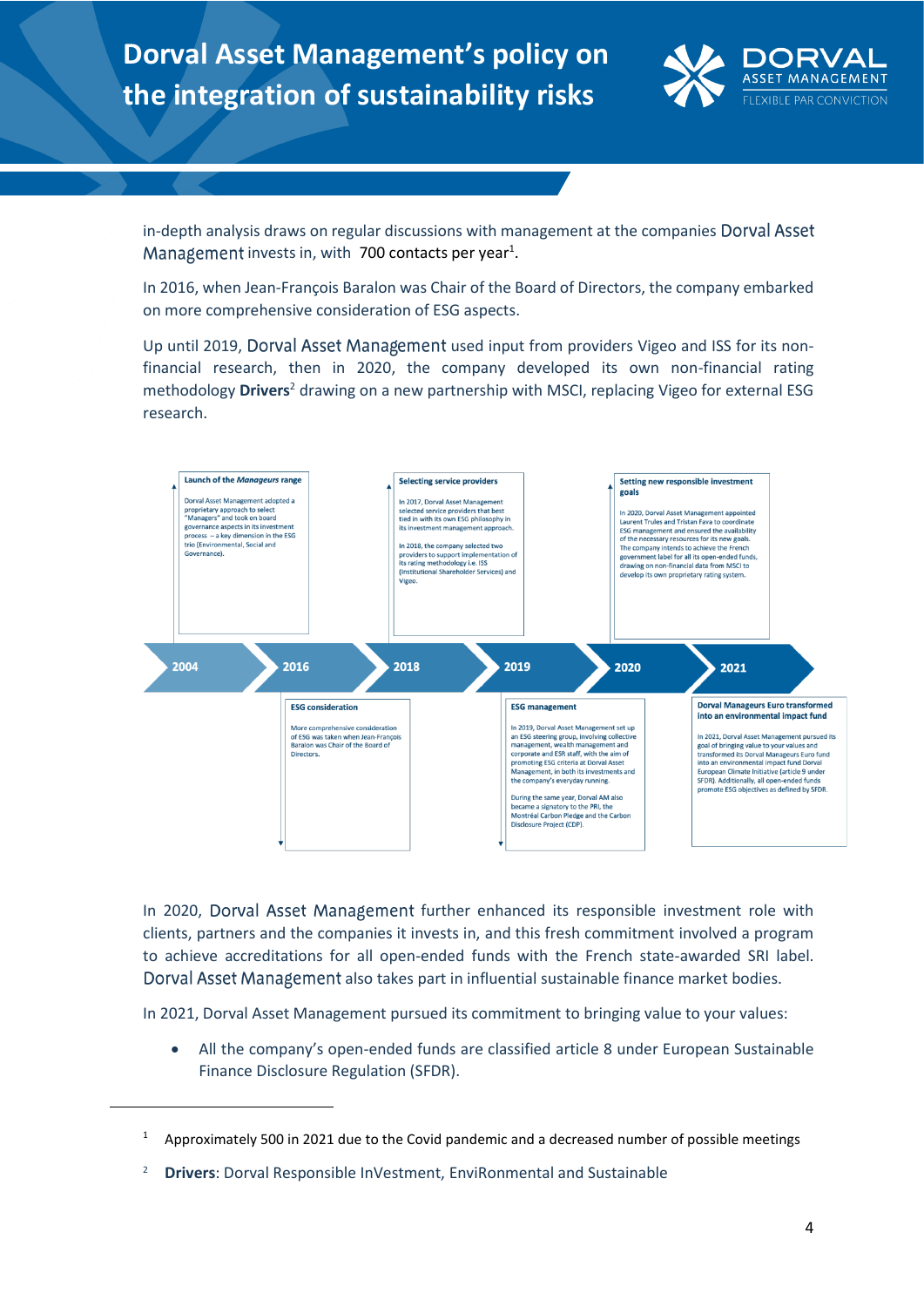

• The Dorval Manageurs Euro fund was transformed into the environmental impact Dorval European Climate Initiative fund, classified Article 9 under SFDR and awarded the French government Greenfin certification.

#### Н. **Responsible Investment Policy**

Sustainability risks are deemed to be relevant for Dorval Asset Management's portfolios, and they are integrated into investment decisions particularly extensively as our investment processes carry SRI accreditations (open-ended funds vs. wealth management and funds of funds). In our open-ended funds, integration is also dictated by the type of management processes implemented and in particular the principles for stock-picking for our portfolios (distinction between international Global Convictions range, which is based on baskets of stocks, and the Manageurs and Convictions ranges, as well as the Dorval European Climate Initiative fund, which take a stock-picking approach).

However, our proprietary "Drivers" non-financial scoring methodology – built on information from our partner MSCI as well as internal research data – covers all management processes across our three ranges at Dorval Asset Management.

Our ESG methodology is outlined in ou[r Responsible Investment policy,](https://www.dorval-am.com/sites/dorval/files/responsible_investment_policy_0.pdf) and is applied to derive a rating for issuers in our investment universe for each open-ended fund. Our analysis is based on the following principles:

- We assess ESG challenges and allocate an in-house weighting after screening for sectorspecific, geographical and market cap considerations;
- We assign an ESG rating for each issuer based on its exposure to the challenges set out, and the way they are managed by the company.

Dorval Asset Management's products deemed to (i) promote environmental or social characteristics, or a combination of those characteristics (as defined in article 8 of Regulation (EU) 2019/2088) or (ii) with sustainable investment as its objective (as defined in article 9 of Regulation (EU) 2019/2088) are designed to focus on financial instruments with the best ESG scores in order to curb the potential negative impact of sustainability risks on the products' returns.

The challenges selected for ESG assessments are determined by applying the materiality principle and help focus on factors that can have a significant risk for the company's performance and alter its medium-long term valuation. Our stringent rating process assigns an ESG intensity assessment for each stock in our investment universe, which provides direct input for our portfolio construction.

Dorval Asset Management has adopted an organizational set-up that is geared to involving all 26 staff members in its SRI program and ensuring that sustainability risks are integrated into the investment process. Three inhouse committees organize this approach, which is coordinated by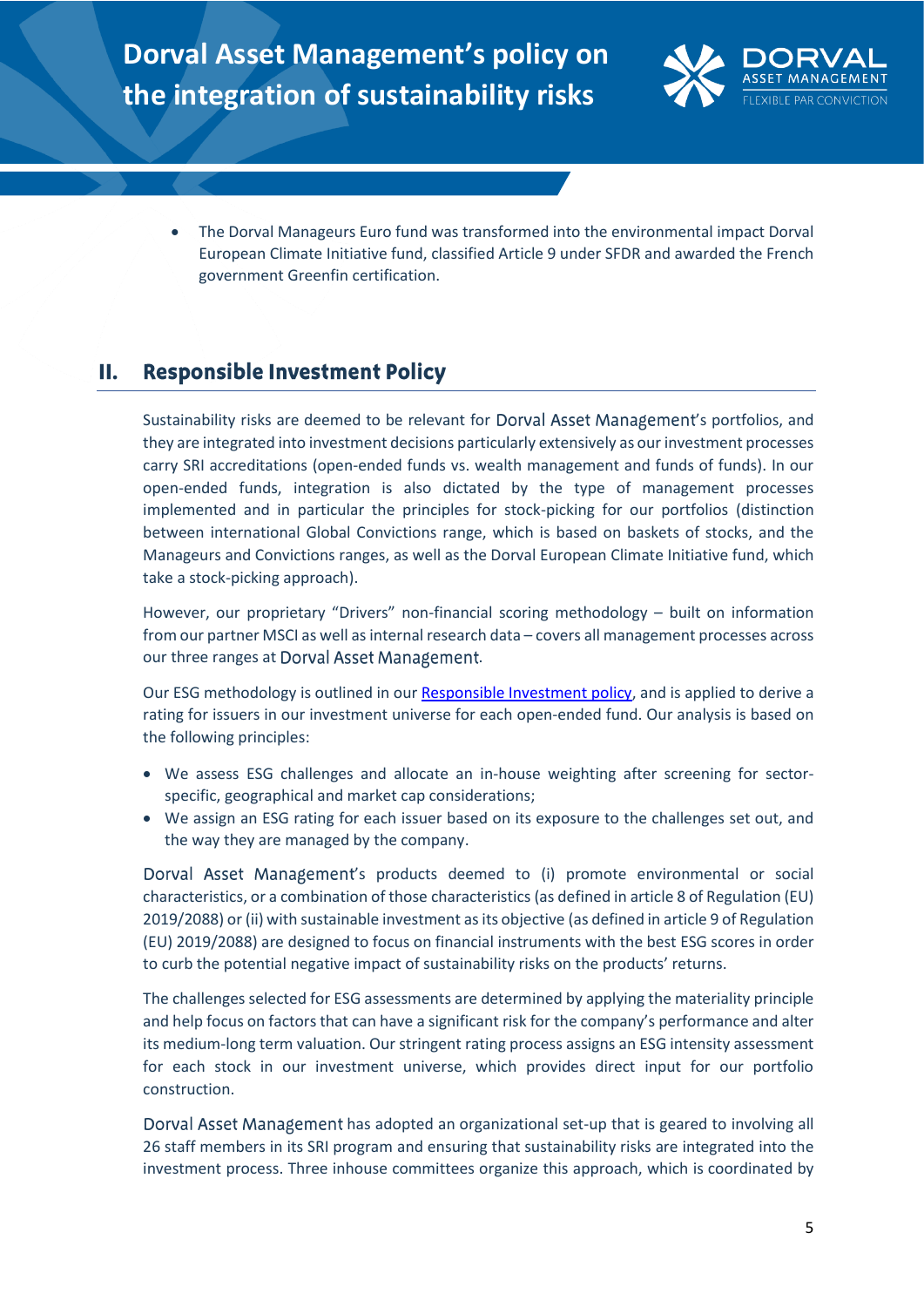

Tristan Fava and Laurent Trules, who are portfolio managers, financial analysts and responsible investment coordinators:

- **The strategic committee** meets once per year: it is tasked with determining the policy and supervising the roll-out of Dorval Asset Management's SRI strategy.
- **The ESG committee** meets on a quarterly basis and operates under the oversight of the strategic committee. It approves incorporation of ESG criteria into management processes, monitoring of the engagement policy, and management and monitoring of controversies and exclusions.
- **Weekly portfolio management** meetings ensure that our responsible investment strategy is incorporated into our operations, and passes on to the ESG committee any issues that require a collegial decision.

# III. Individual and collaborative shareholder engagement

Dorval Asset Management's SRI strategy is also built on its [shareholder engagement policy,](https://www.dorval-am.com/sites/dorval/files/shareholder_engagement_policy_0.pdf) which embodies our determination to support companies' efforts to improve their E, S and G dimensions. This policy is based on two main areas:

### ▪ **Individual engagement**

Dorval Asset Management engages regularly with the management bodies at companies held in its European funds in the Manageurs and Convictions ranges, as well as the Dorval European Climate Initiative fund, as regards their integration of ESG criteria.

In addition to Dorval Asset Management's regular dialogue with companies, it also fully plays its role as a shareholder to support (or oppose) resolutions that comply with (or run contrary to) its voting policy. This proprietary policy is a crucial component of our [shareholder engagement](https://www.dorval-am.com/sites/dorval/files/shareholder_engagement_policy_0.pdf)  [policy](https://www.dorval-am.com/sites/dorval/files/shareholder_engagement_policy_0.pdf) and reflects Dorval Asset Management's expectations from companies that we invest in as regards sustainability risk integration: it is based on various fundamental principles:

- o Independence of the board of directors.
- o Diversity of the board of directors.
- o High attendance for the board of directors.
- o Independence of key board committees.
- o Audit committee's competencies.
- o Appointment and compensation for statutory auditors.

Sound company management that creates value over the long term must take on board environmental and social risks and challenges. With this in mind, Dorval Asset Management encourages companies to provide clear and regular reporting on these aspects, and will systematically support resolutions to report the incorporation of environmental, social and governance matters in a company's strategic and financial communications.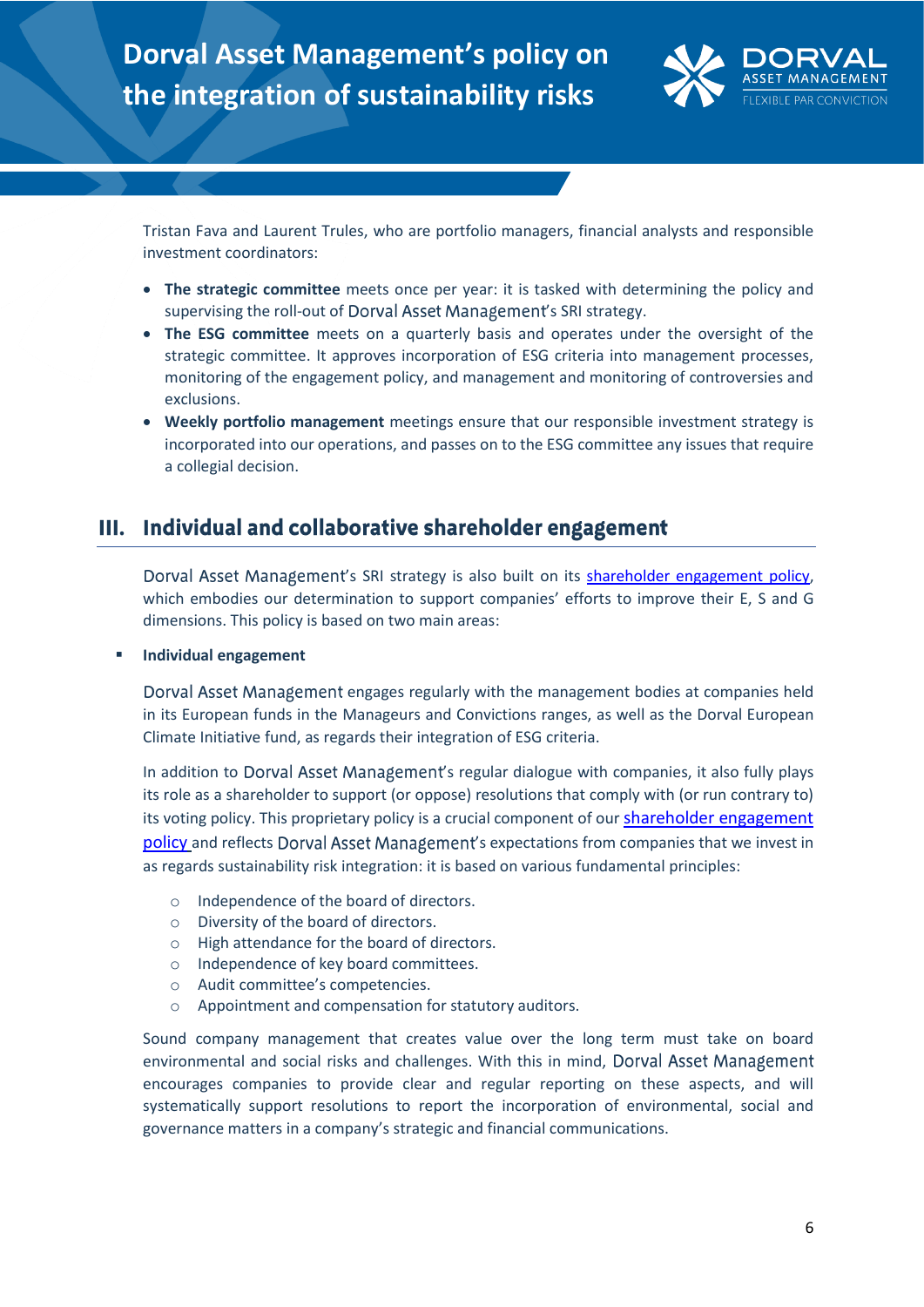

### **Collaborative engagement**

In addition to its individual engagement efforts, Dorval Asset Management also works in conjunction with major French and international financial market stakeholders and acts to promote sustainable finance alongside other shareholders in companies in our portfolios.

Dorval Asset Management got involved in several bodies in 2019, such as the PRI (Principles for Responsible Investment), the Montréal Carbon Pledge, and the CDP. In 2020, our teams also extended their collaborative engagement by joining market-wide initiatives such as the FIR (French Forum for Responsible Investment), the ICGN, the TCFD, the IIGCC, Climate Action 100+ and the French Asset Management Association's (AFG) plenary conferences.

#### **Exclusion and controversy management policies** IV.

Dorval Asset Management has also set out an [exclusion policy](https://www.dorval-am.com/sites/dorval/files/exclusion_policy_0.pdf) as part of our SRI approach, with the aim of excluding certain issuers from its investment universe on the basis of their business operations, geographical locations, the way they work, their reputation, breach of international standards, etc. This exclusion policy contributes to the integration of sustainability risks. Our exclusion policy is based on two main aspects:

### ▪ **Standards-based exclusion:**

Exclusion of companies that do not comply with the 10 principles in the United Nations Global Compact and exclusion of sovereign issuers under international sanctions.

### ▪ **Sector-based exclusion:**

At this stage, exclusions shared across all funds involve:

- Controversial weapons: exclusion of anti-personnel mines and cluster munitions as well as companies that provide direct or indirect financial support for this business.
- Weapons: exclusion of listed companies that derive a significant portion of revenues from the weapons sector (civil, military, conventional and nuclear).
- Coal: exclusion of companies that generate a significant portion of revenues from coal production or coal-fired energy generation, as well as companies whose main business relies on so-called mountaintop removal extraction methods.
- Tobacco: exclusion of companies that manufacture and/or produce tobacco products.

In line with requirements for the Greenfin accreditation, the sector exclusion policy for the Dorval European Climate Initiative is extended to include:

- Fossil fuels: exclusion of all companies in the fossil fuel value chain.
- Nuclear: exclusion of all companies in the nuclear value chain.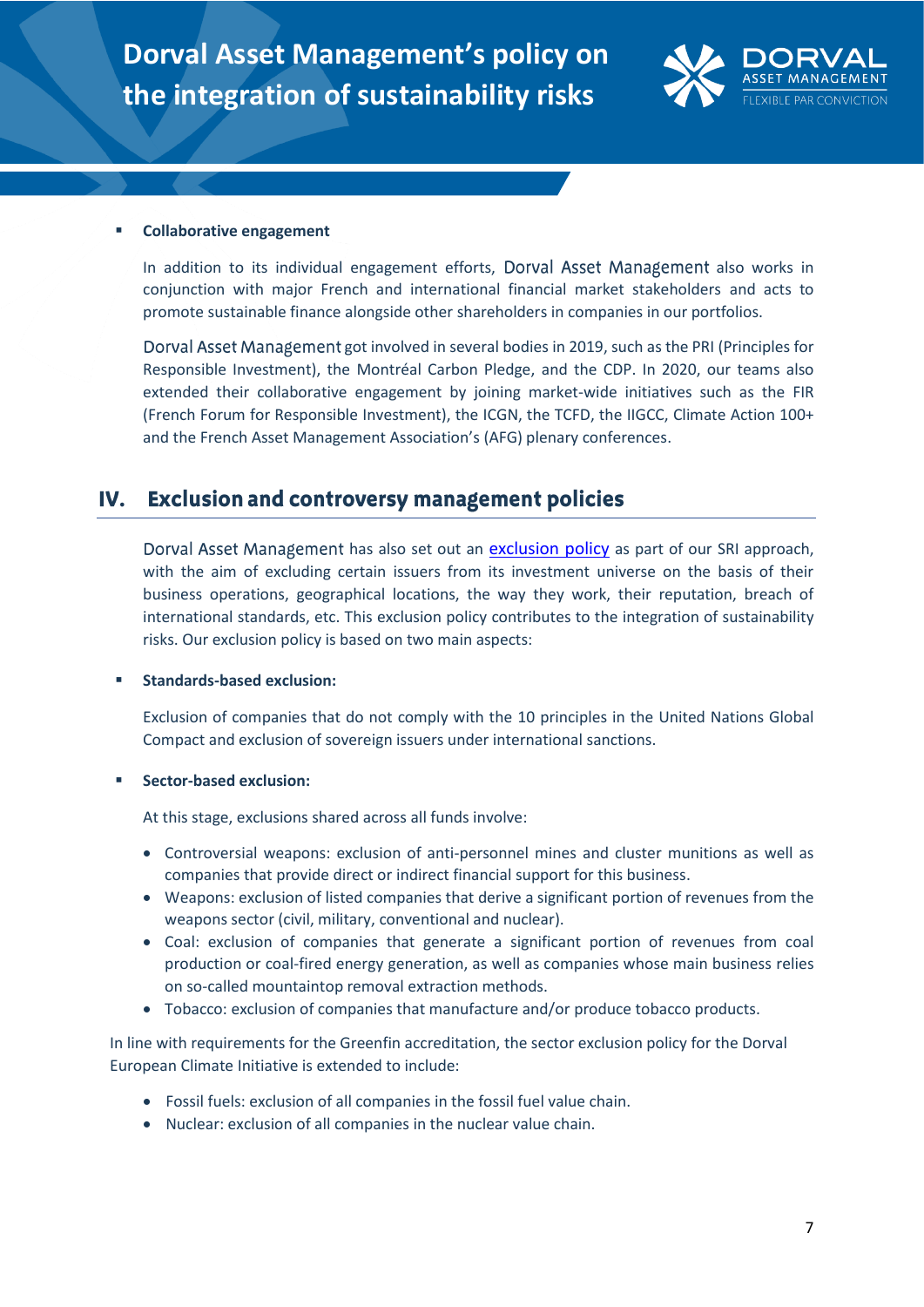

- Storage, incineration and landfill of waste without GHG capture: exclusion of companies that derive a significant portion of revenues from the storage and landfill of waste without GHG capture and incineration without energy recovery.
- Unsustainable timber production: exclusion of companies that derive a significant portion of revenues from timber production deemed to be unsustainable and agriculture in peatlands.

In keeping with our Responsible Investment strategy, Dorval Asset Management also ensures stringent management of controversies, drawing on data from MSCI and other external sources (media, brokers, etc.). Thi[s controversy management policy](https://www.dorval-am.com/sites/dorval/files/controversy_management_policy_0.pdf) enables the company to avoid – as far as possible  $-$  companies that fail to comply with the principles set out in our Responsible [Investment policy](https://www.dorval-am.com/sites/dorval/files/responsible_investment_policy_0.pdf) and thus mitigate the idiosyncratic risk for the funds it manages.

At December 31, 2021, more than 90% of total assets managed by Dorval Asset Management were covered by both the [exclusion policy](https://www.dorval-am.com/sites/dorval/files/exclusion_policy_0.pdf) and [controversy management policy.](https://www.dorval-am.com/sites/dorval/files/controversy_management_policy_0.pdf)

#### **Remuneration policy** V.

Following application of Regulation (EU) 2019/2088, we have reviewed our remuneration policy to further promote a strong and effective risk management policy as regards sustainability risks. This update is designed to ensure that our remuneration practices do not encourage excessive risk-taking as regards sustainability and that they are consistent with risk-adjusted performances.

Consequently, for a majority of staff and in particular for all portfolio management staff at Asset Management, specific sustainability risk criteria are included when assessing their performance.

#### Integration of climate-related challenges VI.

Dorval Asset Management is also committed to the fight against climate change and with this in mind it incorporates the various challenges related to carbon emissions, waste management, water stress, biodiversity, land management and opportunities in green technologies and renewable energy into its ESG analysis.

Dorval Asset Management is a signatory to the PRI, which recently incorporated recommendations from the TCFD (Task Force on Climate-related Financial Disclosures) on annual reports. Dorval Asset Management issues an annual climate impact assessment for all its openended funds, geared to assessing both physical risks and transition risks resulting from climate change, and thereby managing alignment of our portfolios with the Paris Agreement. Environmental data are also included in our ESG monthly fund reports.